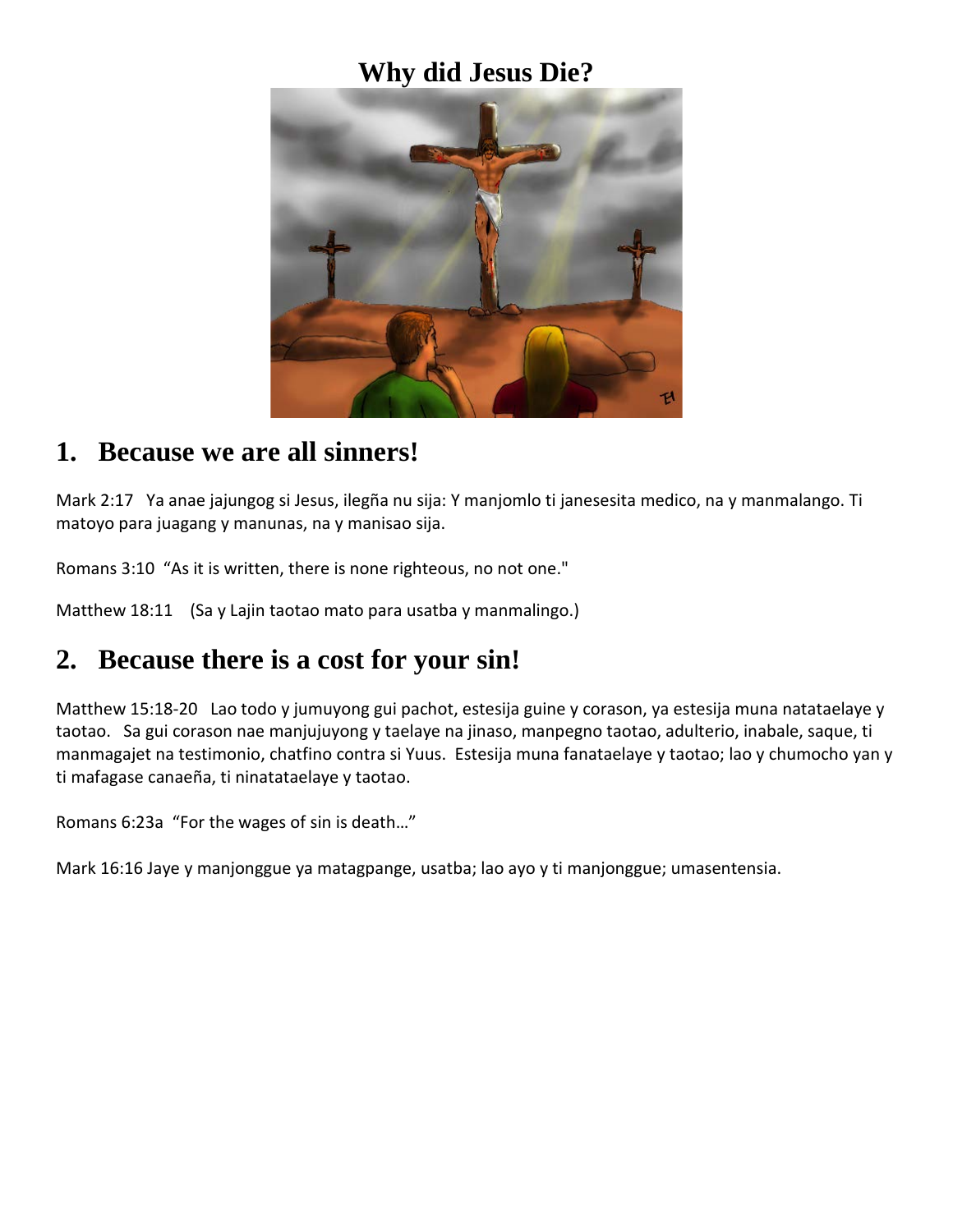

**There is a cost for your sin!**

# **3. Because Jesus died and paid for our sins on the cross!**

Matthew 1:21 Ya ufañago un laje ya ufanaan si Jesus; sa güiya unafanlibre y taotaoña nu y isaoñija.

Romans 5:8 "But God commendeth his love towards us, in that, while we were yet sinners, Christ died for us."

John 3:16 ¶ Sa taegüenao na jaguaeya si Yuus y tano, janae ni linilisja Lajiña y para todo ayo y jumonggue güe, ti siña malingo, ya guaja linâlâña na taejinecog.

Matthew 18:11 (Sa y Lajin taotao mato para usatba y manmalingo.)

### **4. Salvation is a free gift, not by good works. You must take God's word for it, and trust Jesus alone!**

Eph. 2:8-9 For by grace are ye saved through faith; and that not of yourselves: it is the gift of God: Not of works, lest any man should boast.

Titus 3:5 Not by works of righteousness which we have done, but according to his mercy he saved us, by the washing of regeneration, and renewing of the Holy Ghost;

Acts 4:12 Ya ni uguaja satbasion gui otro; sa taya otro naan gui papa y langet, manmanae y taotao sija, para usiña utafansatbo.

### **5. We must put our faith and trust in Christ alone!**

Mark 9:23 Si Jesus, ilegña nu güiya: Yaguin siña jao, todo siña para y manjonggue.

Mark 1:15 Ya ilegña: Y tiempo esta macumple; ya y raenon Yuus esta jijot: fanmañotsot, ya injenggue y ibangelio.